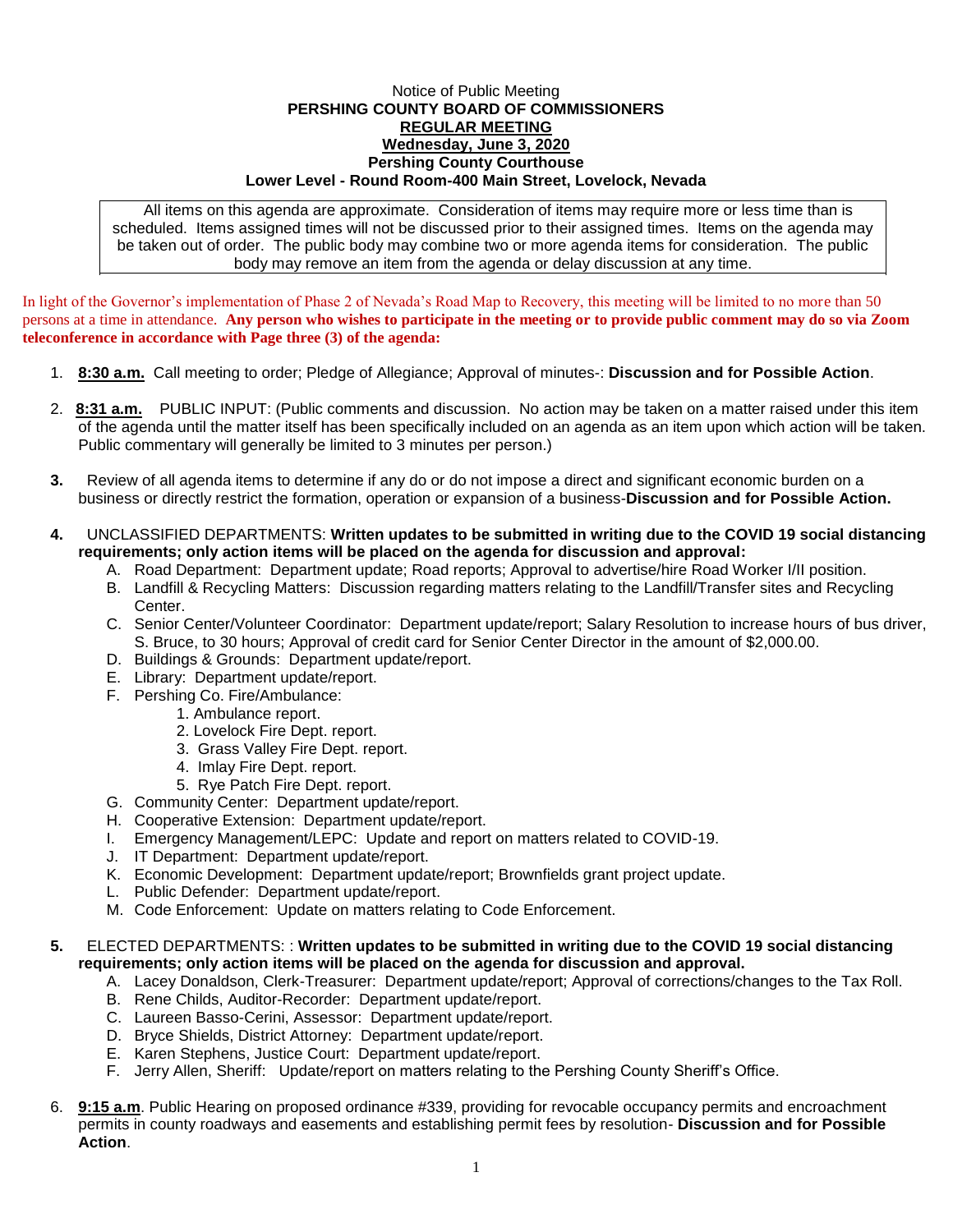- 7. Proclamations and Awards: **Discussion and for Possible Action**-(The Pershing County Board of Commissioners may make a Proclamation or present a service or other award on behalf of the County**) Years of Service Pin and Certificate-**Ramona Aguilar.
- 8. Board Appointments: Grass Valley Advisory Board- **Discussion and for Possible Action**.
- 9. Derby Field Airport: Update on matters relating to the Derby Field Airport.
- 10. T. V. Advisory Board: Approval of Contract Agreement with Valley TV & Communication effective from July 1, 2020 through June 30, 2021, in the amount of \$2,500.00- **Discussion and for Possible Action**.
- **11. 9:30 a.m.** Public Hearing on proposed ordinance #340 amending Chapter 2.80, entitled "County Public Defender's Office", of Title 2 of the Pershing County Code by establishing second and third tier conflict counsel for indigent defendants and providing for the method of selecting conflict counsel, along with their minimum professional qualifications, compensation, reporting requirements, and the payment for defense experts and investigations- **Discussion and for Possible Action**.
- **12. 10:00 a.m.** PLANNING & BUILDING DEPARTMENT/IMLAY WATER SYSTEM MATTERS: Update on matters relating to the department-: **Written updates to be submitted in writing due to the COVID 19 social distancing requirements; only action items will be placed on the agenda for discussion and approval.**
- **13.** Update from Emergency Operations and Re-evaluation of Resolution 20-03-02, Declaration of Emergency relating to the COVID-19 (Corona Virus); possible changes to County Commission meetings dates; Discussion regarding Economic Recovery for Pershing County; Discussion regarding impact to the Pershing County Budget for FY2020-2021-**Discussion and for Possible Action.**
- 14. Litigation Meeting.
- 15. Report from Legal Counsel.
- 16. Report from Administrative Assistant/HR Rep.-County Commissioner's Office.
- 17. Items for future agendas-**Discussion and for Possible Action.**
- 18. Correspondence.
- 19. Matters of the Board for Discussion.

Board Member reports. Board Liaison reports. (Nevada Works, Safety, Hospital Board, Emergency Management, Cemetery, Recreation Board, WNDD, Pe. Co. Economic Dev./ , Community Center, Airport Advisory Board; Museum Advisory Board, Library Board, Senior Center Advisory Board, Central Nevada Water Authority, Planning Board, Broadband Advisory Board, 911 Committee, Solid Waste Management Recycling Advisory Board, Pe. Co. Volunteer Advisory Board, T. V. Board, Frontier Coalition, Humboldt River Water Basin Authority.)

- 20. PUBLIC INPUT: (Public comments and discussion. No action may be taken on a matter raised under this item of the agenda until the matter itself has been specifically included on an agenda as an item upon which action will be taken. Public commentary will generally be limited to 3 minutes per person.)
- 21. Approval of Vouchers- **Discussion and for Possible Action**.
	- **NOTICE:** The County Commission may by law receive information from legal counsel regarding potential or existing litigation involving a matter over which the County Commission has supervision, control, jurisdiction or advisory power, and such gathering does not constitute a meeting of the County Commission pursuant to Nevada Revised Statutes **241.015.**